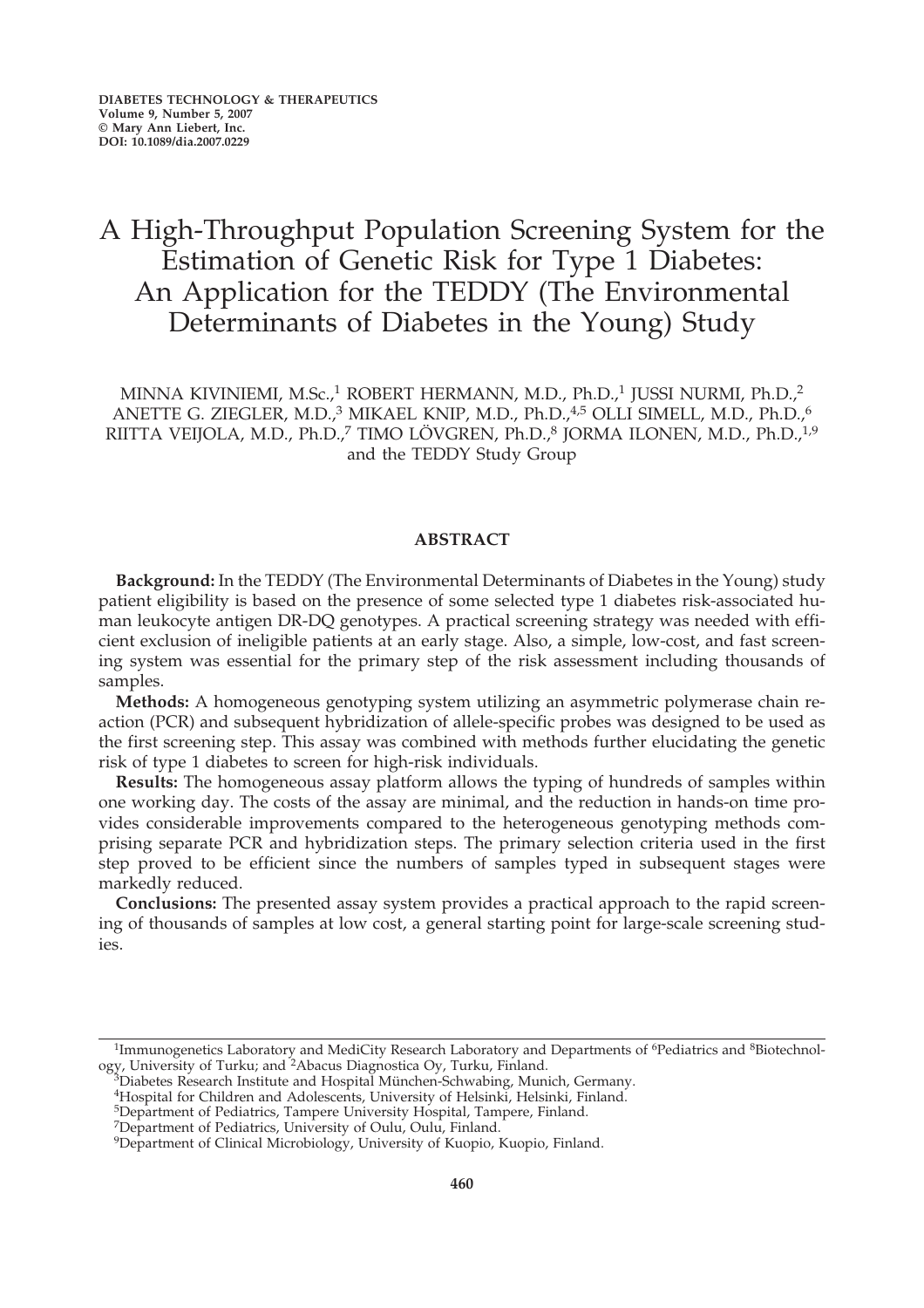#### **INTRODUCTION**

TYPE 1 DIABETES (T1D) is a complex disease<br>where environmental factors play a role in the development of the disease in subjects carrying genetic disease susceptibility. An extensive international effort, the TEDDY (The Environmental Determinants of Diabetes in the Young) study was recently launched with the aim to explore the contribution of various environmental factors to disease development.<sup>1</sup> In this project newborn infants with human leukocyte antigen (HLA)-conferred susceptibility to T1D are identified in an initial screening step, and those carrying defined risk haplotypes conferring increased risk are then monitored for the emergence of autoimmunity and observed for various environmental exposures for up to 15 years. Our laboratory is performing the genetic screening for the study cohort recruitment in Finland and Germany, and for this purpose we have developed the methods and the model for the multistage genetic risk definition described here.

T1D susceptibility is defined by a number of genes with a major contribution of the HLA complex.2,3 The primary disease determinant is the HLA-DQ molecule encoded by the *DQA1* and *DQB1* genes, but certain variants of the neighboring *DRB1* genes also influence genetic susceptibility to T1D when they occur together with particular  $DO$  alleles.<sup>4</sup> Consequently, HLA-encoded disease risk is best defined by the DRB1-DQA1-DQB1 haplotype combinations.5,6 The absolute disease risk associated with different HLA Class II genotypes ranges from  $5-8\%$  to less than 0.01%.<sup>7</sup> Eligibility for follow-up in the TEDDY study is defined by the presence of certain high-risk associated genotypes, which are differently defined for newborn infants recruited from the general population and for those with first-degree relatives (FDRs) affected by  $TID<sup>1</sup>$  (Table 1).

A simple, efficient, and reliable screening system is required whenever embarking on a project involving the typing of thousands of samples. Here we describe a screening system designed to identify those individuals with a high genetic risk for developing T1D and eligible for the TEDDY study. An efficient and cheap primary screening step based on a homogeneous typing method uses whole blood dried on a sample collection card as a sample material. The whole assay can be performed in 4 h with less than 1 h of hands-on time and produces numerical results easily interpreted and incorporated into databases. The equipment needed for this assay includes only a thermal

|                                                                                    | Finland | Germany |
|------------------------------------------------------------------------------------|---------|---------|
| General population                                                                 |         |         |
| Number of screened newborns                                                        | 9,608   | 1,341   |
| (a) DR4-DQA1*0301-DQB1*0302 <sup>a</sup> /DR3-DQA1*0501-DQB1*0201                  | 183     | 25      |
| (b) DR4-DQA1*0301-DQB1*0302 <sup>a</sup> /DR4-DQA1*0301-DQB1*0302 <sup>a</sup>     | 94      | h       |
| DR4-DQA1*0301-DQB1*0302 <sup>a</sup> /DR8-DQA1*0401-DQB1*0402<br>(C)               | 184     | 3       |
| (d) DR3-DQA1*0501-DQB1*0201/DR3-DQA1*0501-DQB1*0201                                | 87      | 23      |
| <b>FDRs</b>                                                                        |         |         |
| Number of screened newborns                                                        | 137     | 55      |
| (a) DR4-DQA1*0301-DQB1*0302 <sup>a</sup> /DR3-DQA1*0501-DQB1*0201                  | 10      |         |
| (b) DR4-DQA1*0301-DQB1*0302 <sup>a</sup> /DR4-DQA1*0301-DQB1*0302                  | 6       |         |
| DR4-DQA1*0301-DQB1*0302 <sup>a</sup> /DR8-DQA1*0401-DQB1*0402<br>$\left( c\right)$ | 10      |         |
| (d) DR3-DQA1*0501-DQB1*0201/DR3-DQA1*0501-DQB1*0201                                |         |         |
| (e) DR4-DQA1*0301-DQB1*0302 <sup>a</sup> /DR4-DQA1*0301-DQB1*0201                  |         |         |
| (f) DR4-DQA1*0301-DQB1*0302a/DR1b-DQA1*0101-DQB1*0501                              |         |         |
| DR4-DQA1*0301-DQB1*0302 <sup>a</sup> /DR13-DQA1*0102-DQB*0604<br>(g)               |         |         |
| DR4-DQA1*0301-DQB1*0302/DR4-DQA1*0301-DQB1*0304<br>(h)                             |         |         |
| (i) DR4-DQA1*0301-DQB1*0302 <sup>a</sup> /DR9-DQA1*0301-DQB1*0303                  | 4       |         |
| DR3-DQA1*0501-DQB1*0201/DR9-DQA1*0301-DQB1*0303<br>(1)                             |         |         |

TABLE 1. T1D HIGH-RISK GENOTYPES AND NUMBERS OF ELIGIBLE INFANTS IDENTIFIED IN THE SAMPLE COHORT

aAcceptable alleles in this haplotype include both DQB1\*0302 and \*0304.

<sup>b</sup>In this DQB1\*0501 haplotype, DR10 must be excluded. Only DR1 is eligible.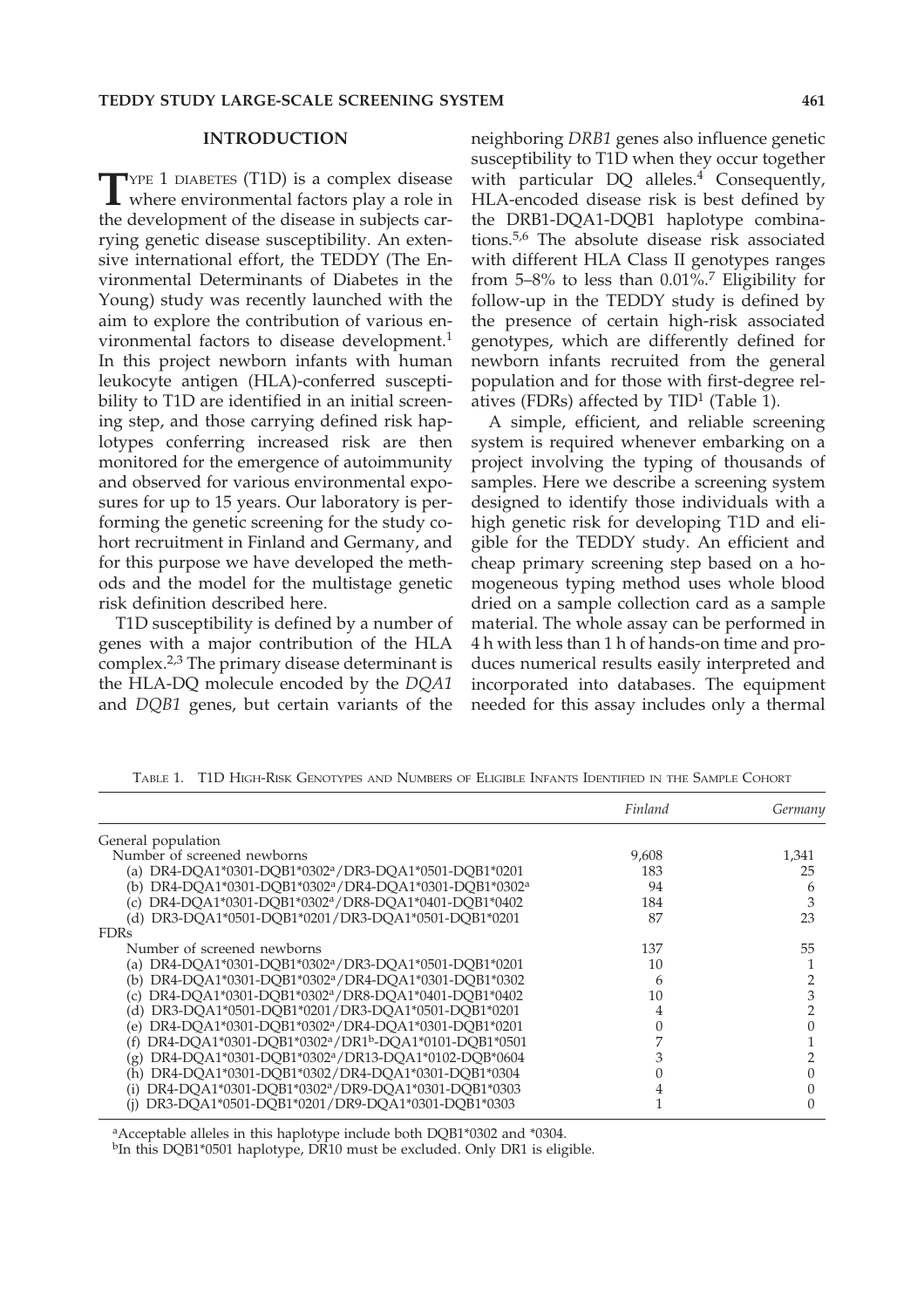cycler and a fluorescence counter, instruments that are common in many laboratories; thus adoption of the system by new laboratories is straightforward and rapid.

The steps following the homogeneous, primary screening either are based on a well-known DELFIA® method (PerkinElmer Life and Analytic Sciences Wallac, Turku, Finland) or they are simple polymerase chain reaction (PCR) assays based on allele-specific amplification. Depending on the results of each of the typing steps a sample may require different kinds of additional typing as described in Figures 1 and 2.

#### **PATIENTS AND METHODS**

The general population-based birth cohort sample from Finland comprised consecutive newborn infants  $(n = 9,608)$  from three cities, Turku, Tampere, and Oulu, collected during the period from November 1, 2005 until October 30, 2006. The FDR cohort comprised samples from siblings of children with T1D  $(n = 137)$ .

The general population-based birth cohort sample from Germany included 1,341 consecutive newborn infants from Munich (study period, September 13, 2005–October 20, 2006). The



**FIG. 1.** Flowchart of the genotyping steps and genetic risk assessment in the general population in the TEDDY Study screening program. The assay steps are marked in boxes with dashed lines, and the results of the sample genotypes continuing in the screening program are in boxes with solid line outline. Three major risk groups are defined in the primary homogeneous assay: (1) samples positive only for DQB1\*02, (2) samples positive only for DQB1\*0302, and (3) samples positive for both DQB1\*02 and DQB1\*0302. The other genotypes are not eligible for the TEDDY study. Based on the screening results the samples are further genotyped as shown in the chart with the secondary DQB1 assay, the DQA1 screening, the DRB1\*04 subtyping, and the additional DRB1 subtyping assays. A confirmatory sequencing is done of the homogeneous DQB1<sup>\*</sup>02/02 and DQB1<sup>\*</sup>0302/0302 genotypes to assure that no rare DQB1 alleles were left undetected. The numbers of samples typed with each assay are given in parentheses at each assay step for the Finnish and German samples, respectively.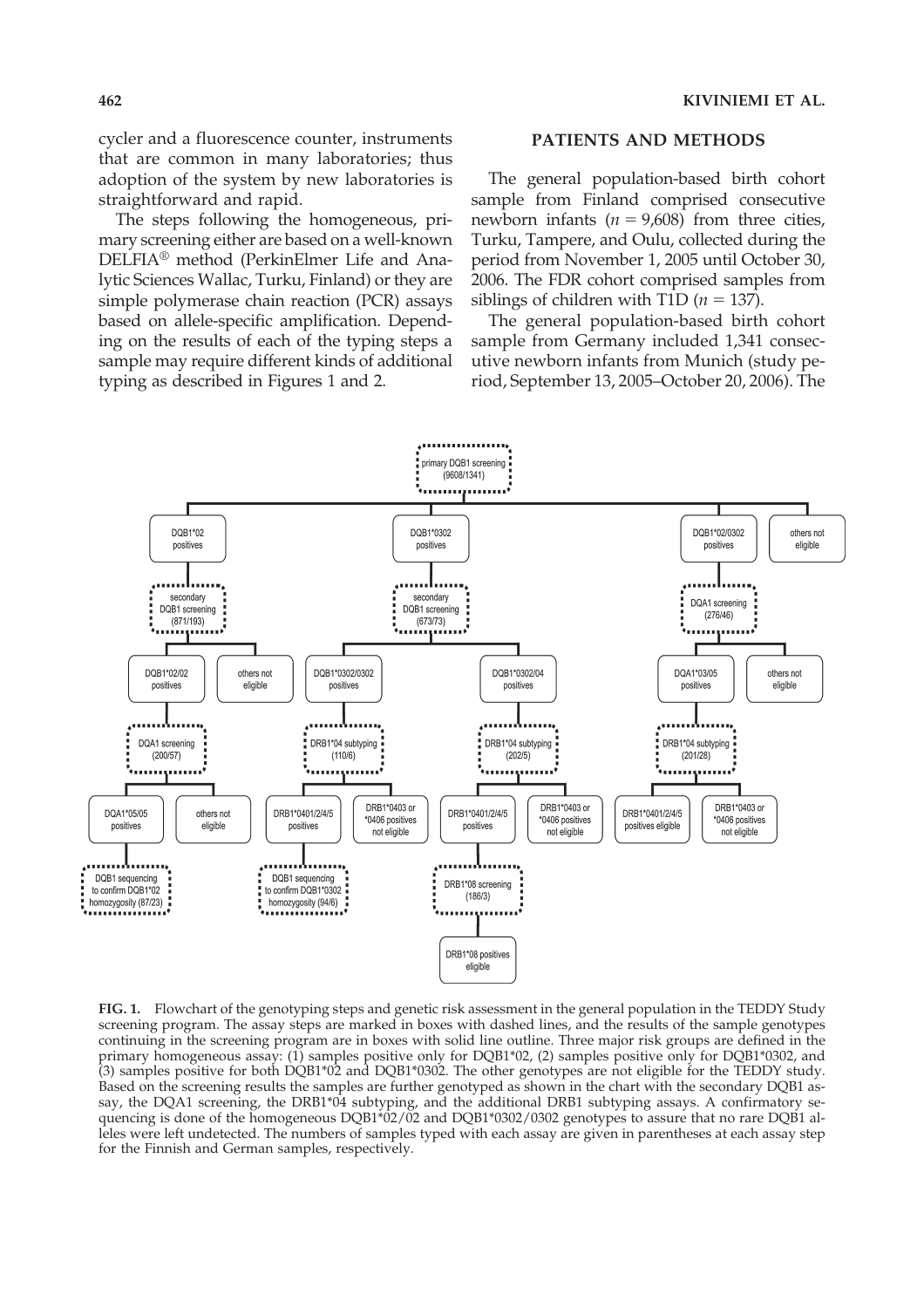

**FIG. 2.** Flowchart of the genotyping steps and genetic risk assessment in the FDRs in the TEDDY Study screening program. The assay steps are marked in boxes with dashed lines, and the results of the sample genotypes continuing in the screening program are in boxes with solid line outline. The samples not eligible for the study are left unmarked for clarity. Four major groups continuing in the screening program are defined in the primary homogeneous assay: (1) samples positive only for DQB1\*02, (2) samples positive only for DQB1\*0302, (3) samples positive for both DQB1\*0302 and DQB1\*05/6, and (4) samples positive for both DQB1\*02 and DQB1\*0302. The other genotypes are not eligible for the TEDDY study. The numbers of samples typed with each assay are given in parentheses at each assay step for the Finnish and German samples, respectively.

FDRs were recruited through the BabyDiab network in Germany ( $n = 55$ ).<sup>8</sup>

Blood collected from participating newborn infants was dried on sample collection card and analyzed as described later in the homogeneous screening system for stage 1 risk assessment. Control samples with various studied alleles are used in all assays to assure correct assignment of genotypes. As an external quality control program the Centers for Disease Control and Prevention (Atlanta, GA) have provided three times Annual TEDDY Genetic Screening Proficiency Surveys consisting each of 55 samples, and these have been correctly identified at least at the demanded level of 98%.

# *Homogeneous HLA-DQB1 screening system for stage 1 genetic risk assessment*

A homogeneous genotyping system was developed to be used in the first step of the screening. The method is based on an asymmetrical PCR and a subsequent hybridization of allelespecific probes. $9,10$  It is applied in this screening program to identify the samples positive for the DQB1\*02 and DQB1\*0302 alleles as well as all those with DQB1\*05 and DQB1\*06 allele groups.

The oligonucleotides used in this study are described in Table 2. Amplifications were performed on ThermoFast® 96 plates (ABgene, Epsom, UK) and sealed with Microseal 'A' Sealing film (catalog number MSA5001, Bio-Rad, Hercules, CA). The  $25-\mu L$  reaction mixture contained 1.0 U of 7T1 *Taq* polymerase (HyTest Ltd., Turku),  $0.8 \times$  HyTest PCR buffer (HyTest Ltd.),  $4.5 \text{ mmol/L MgCl}_2$ , 0.2 mmol/L deoxynucleotide triphosphates (Fermentas Inc., Helsingborg, Sweden), 1.5 mol/L betaine (Acros Organics, Geel, Belgium), 1% dimethyl sulfoxide (Merck, Whitehouse Station, NJ), 0.6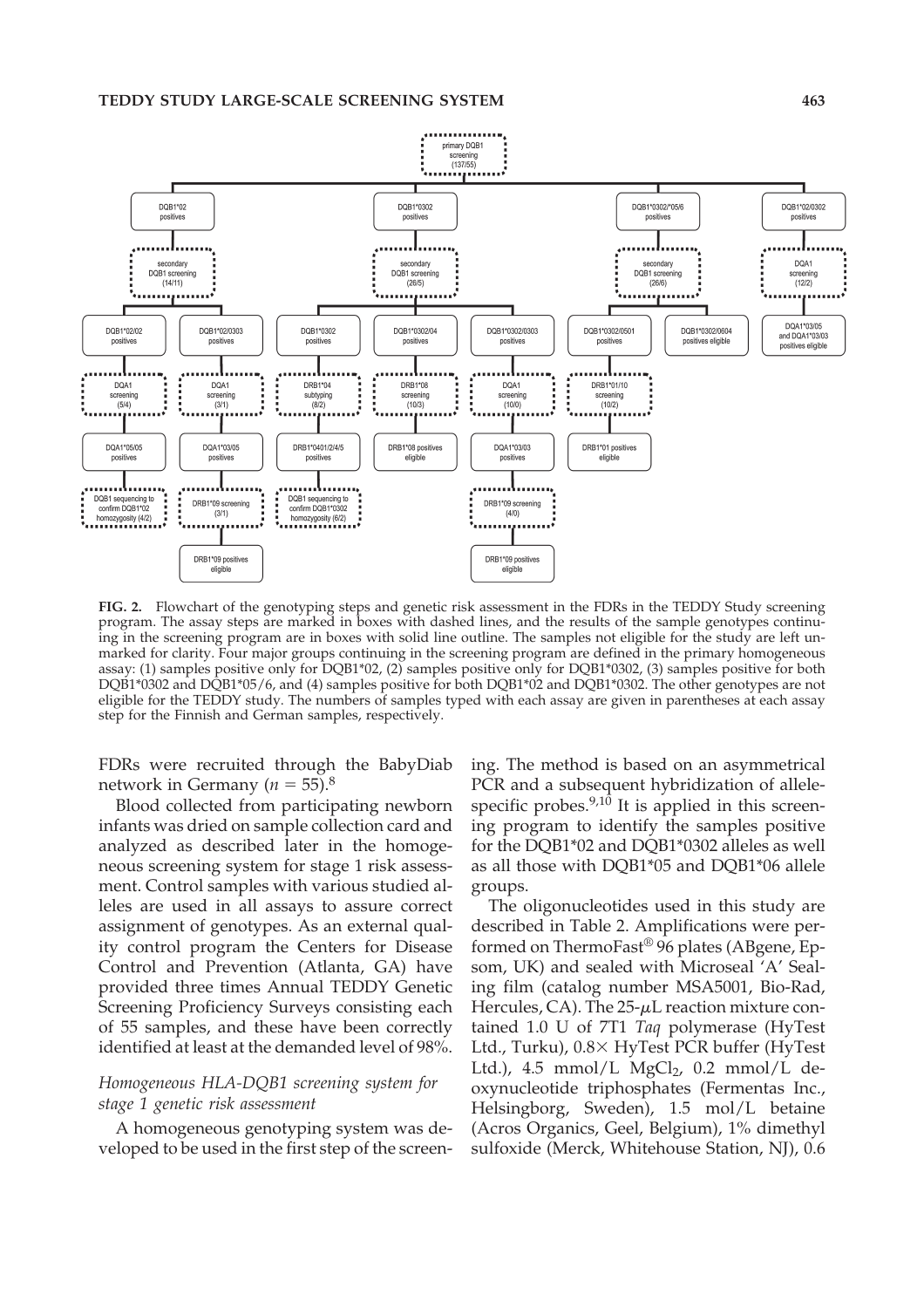| Assay                    | Oligonucleotide                                   | Sequence from 5' to 3' end         | Label/position |
|--------------------------|---------------------------------------------------|------------------------------------|----------------|
| Primary DQB1 screening   | DQB1-HG 5' primer                                 | GGGCATGTGCTACTTCACCAACG            |                |
| (homogeneous)            | DQB1-HG 3' primer                                 | CCTTCTGGCTGTTCCAGTACT              |                |
|                          | *02 probe                                         | AAGAGATCGTG                        | Tb/5'          |
|                          | *02 quencher                                      | CGCACGATCTCT                       | Dabcyl/3'      |
|                          | *0302 probe                                       | <b>CCGCCTGCC</b>                   | Eu/5'          |
|                          | *0302 quencher                                    | GGCAGGCGG                          | Dabcyl/3'      |
|                          | $*05/6$ probe                                     | <b>GGGCGGCCT</b>                   | Tb/5'          |
|                          | $*05/6$ quencher                                  | AGGCCGCCC                          | Dabcyl/3'      |
|                          | Control probe                                     | <b>CGCTTCGACAG</b>                 | Eu/5'          |
|                          | Control quencher                                  | CTGTCGAAGCG                        | Dabcyl/3'      |
| Secondary DQB1 screening | DQB1-HG 5' primer                                 | <b>GCATGTGCTACTTCACCAACG</b>       |                |
|                          | DQB1-HG 3' primer                                 | CCTTCTGGCTGTTCCAGTACT              | Biotin/5'      |
|                          | $*0301$ probe                                     | ACGTGGAGGTGTAC                     | Sm             |
|                          | $*0301/3$ probe                                   | CCGCCTGACGC                        | Tb             |
|                          | *04 probe                                         | AACGGGACCGAGC                      | Eu             |
|                          | $*04/5$ probe                                     | TGCGGGGTGTGAC                      | Sm             |
|                          | *0501 probe                                       | ACCGGGCAGTGAC                      | Sm             |
|                          | *0502 probe                                       | CCGCCTGACGC                        | Tb             |
|                          | $*0601$ probe                                     | AGGAGGACGTGC                       | Eu             |
|                          | *0602/3 probe                                     | GTACCGCGCGGT                       | Eu             |
|                          | $*0603/4$ probe                                   | TTGTAACCAGACACA                    | Sm             |
|                          | Control probe                                     | CTTCGACAGCGACG                     | Tb             |
| DQA1 screening           | DQA1 5' primer                                    | GGTAGCAGCGGTAGAGTTG                |                |
|                          | DQA1 3' primer                                    | TATGGTCTAAACTTGTACCAGT             | Biotin/ $5'$   |
|                          | $*0201$ probe                                     | CACAGCAACTTCCAGAC                  | Tb             |
|                          | *03 probe                                         | TCATGGCTGTACTG                     | Eu             |
|                          | *05 probe                                         | TAATCAGACTGTTCA                    | Sm             |
| DRB1*04 screening        |                                                   | See Nejentsev et al. <sup>11</sup> |                |
| DRB1*08 typing           | DRB1*08 5' primer                                 | AGTACTCTACGGGTGAGTGTT              |                |
|                          | DRB1*08 3' primer                                 | CTGCAGTAGGTGTCCACCAG               |                |
|                          | Control 5' primer                                 | GCATGTGCTACTTCACCAACG              |                |
|                          | (DQB1 5' primer)                                  |                                    |                |
|                          | Control 3' primer<br>(DQB1 3 <sup>7</sup> primer) | CCTTCTGGCTGTTCCAGTACT              |                |
| DRB1*01/*10 typing       | DRB1*01 5' primer                                 | TTGTGGCAGCTTAAGTTTGAAT             |                |
|                          | DRB1*10 5' primer                                 | CGGTTGCTGGAAAGACGCG                |                |
|                          | DRB1*01/*10 3' primer                             | CTGCACTGTGAAGCTCTCAC               |                |
| DRB1*09/*13 typing       | DRB1*09 5' primer                                 | <b>GTTTCTTGAAGCAGGATAAGTTT</b>     |                |
|                          | DRB1*09 3' primer                                 | CCCGTAGTTGTGTCTGCACAC              |                |
|                          | DRB1*13 5' primer                                 | <b>GTTCCTGGACAGATACTTCC</b>        |                |
|                          | DRB1*13 3' primer                                 | TCCACCGCGGCCCGCTC                  |                |
|                          |                                                   |                                    |                |

TABLE 2. OLIGONUCLEOTIDES USED IN THIS STUDY

Underlined bases are locked nucleic acid.

 $\mu$ mol/L DQB1 5' primer, and 0.15  $\mu$ mol/L DQB1 3' primer.

Two probe-quencher pairs were used in each reaction, and the concentrations were as follows for the \*02, \*0302, \*05/6, and control probes and quenchers, respectively: 0.6 nmol/L and  $5.3$  nmol/L;  $3.3$  nmol/L and  $16.6$  nmol/L;  $1.7$  nmol/L and  $13.3$  nmol/L; and  $3.3$  nmol/L and 33.2 nmol/L. The \*02 and \*0302 probes and quenchers were combined in one reaction, and similarly the \*05/6 and control probe-quencher pairs were combined in another reaction. The

\*05/6 probe recognizes all DQB1\*05 and DQB1\*06 alleles.

The sample material was EDTA-treated whole blood dried on a sample collection card. The DNA was detached from the sample card into solution, and a small aliquot of this was used as template in the actual PCR. In detail, EDTA-treated blood was applied to FTA® Classic Card (Whatman International Ltd., Maidstone, UK) sample collection cards, and 3-mm discs were cut from the dried cards into the wells of a ThermoFast 96 PCR plate. Fifty mi-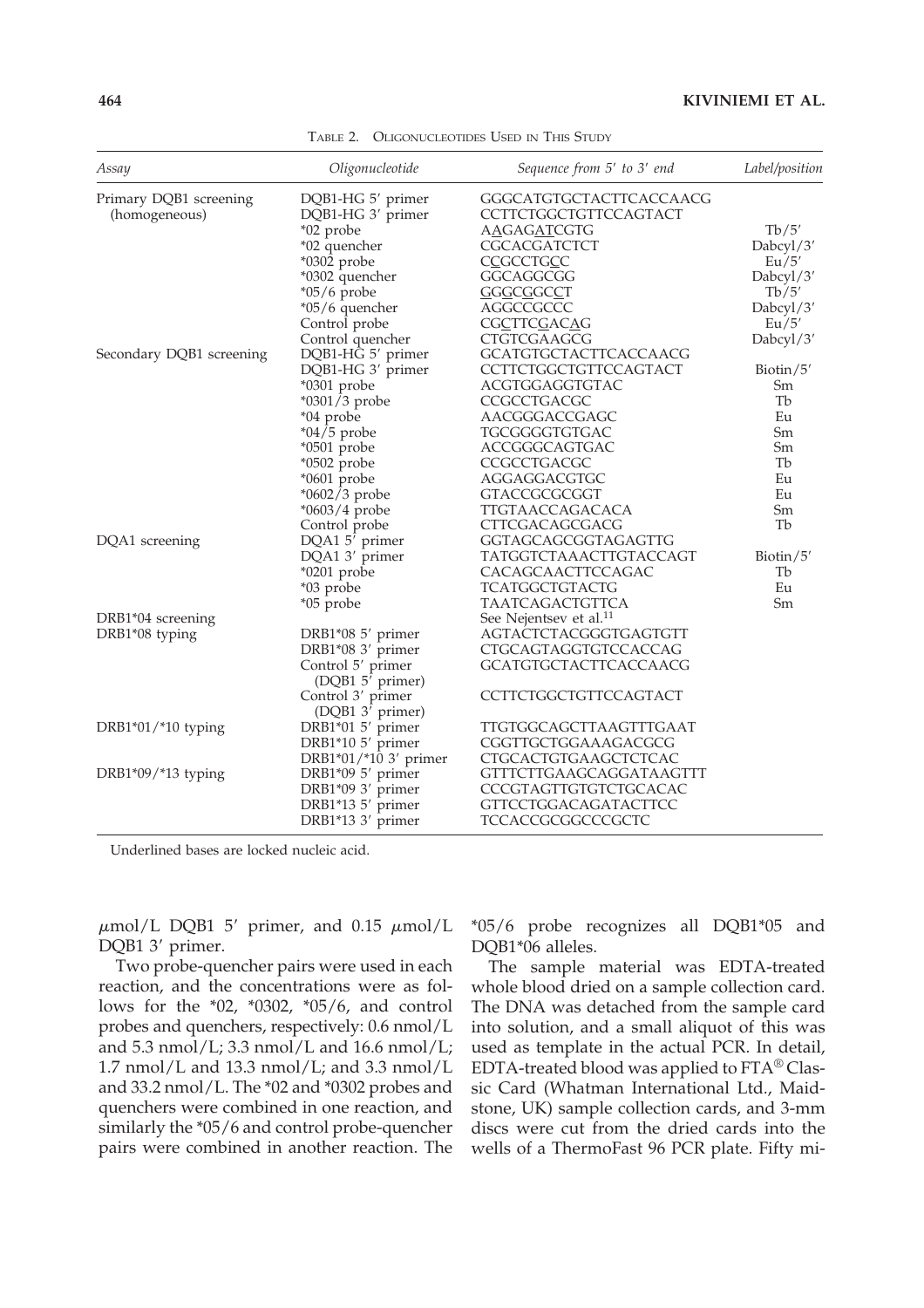|                                                 |                                                                                                                                   | Screening                                                                                                         |                                                                                                               |                                                                                                                                                                                                   | Typing                                                                                                                                                                                            |                                                                                                                                                                                                                         |
|-------------------------------------------------|-----------------------------------------------------------------------------------------------------------------------------------|-------------------------------------------------------------------------------------------------------------------|---------------------------------------------------------------------------------------------------------------|---------------------------------------------------------------------------------------------------------------------------------------------------------------------------------------------------|---------------------------------------------------------------------------------------------------------------------------------------------------------------------------------------------------|-------------------------------------------------------------------------------------------------------------------------------------------------------------------------------------------------------------------------|
|                                                 | Secondary DQB1                                                                                                                    | DQA1                                                                                                              | DRB1*04                                                                                                       | DRB1*08                                                                                                                                                                                           | DRB1*01/*10                                                                                                                                                                                       | DRB1*09/*13                                                                                                                                                                                                             |
| Volume<br>Reaction<br>Buffer                    | $1 \times$ HyTest PCR<br>$60 \mu L (110 \mu L)^a$<br>$3.0 \text{ mmol/L}$<br>buffer                                               | $1 \times$ HyTest PCR<br>$5.0$ mmol/L<br>buffer<br>$30 \mu L$                                                     | $1 \times$ HyTest PCR<br>$3.0$ mmol/L<br>buffer<br>$-140$                                                     | $1 \times$ HyTest PCR<br>$4.0$ mmol/L<br>buffer<br>$20 \mu L$                                                                                                                                     | $1 \times$ HyTest PCR<br>$4.0 \text{ mmol/L}$<br>buffer<br>$20 \mu L$                                                                                                                             | $1 \times$ HyTest PCR<br>buffer<br>$20 \mu L$                                                                                                                                                                           |
| Betaine<br>${MgCl}_2 \over dNTPs$<br><b>BSA</b> | $0.2$ mmol/L $1.5$ mmol/L                                                                                                         | $0.2~{\rm mmol/L}$<br>$1.5~{\rm mmol/L}$<br>$0.1~{\rm g/L}$ HyTest 7T1                                            | $0.2$ mmol/L<br>$1.5~{\rm mmol/L}$                                                                            | $0.2$ mmol/L<br>$1.5~{\rm mmol/L}$                                                                                                                                                                | $0.2 \text{ mmol/L}$<br>$1.5 \text{ mmol/L}$                                                                                                                                                      | $\begin{array}{l} 4.0 \text{ mmol/L} \\ 0.2 \text{ mmol/L} \\ 1.5 \text{ mmol/L} \end{array}$                                                                                                                           |
| Polymerase<br>Primers                           | $0.015$ U/ $\mu$ L<br>$0.2 \mu$ mol/L<br>HyTest 7T1                                                                               | $0.019$ U/ $\mu L$<br>0.2 $\mu \text{mol/L}$                                                                      | $0.033$ U/ $\mu$ L<br>$0.5 \mu$ mol/L<br>HyTest 7T1                                                           | DRB1*08 primers 0.3 µmol/L;<br>control primers<br>$0.025$ U/ $\mu$ L<br>$0.2 \ \mu$ mol/L<br>HvTest 7T1                                                                                           | $0.025$ U/ $\mu$ L<br>$0.3 \mu$ mol/L<br>HyTest 7T1                                                                                                                                               | $0.025$ $U/\mu L$<br>$0.3 \mu$ mol/L<br>$HvTest$ $7T1$                                                                                                                                                                  |
| Thermal cycling                                 | 1) 95°C for 6 min<br>2) 59.5°C for 4 min<br>3) 0.5°C/s to 73°C<br>4) 73°C for 2 min<br>5) 95°C for 1 min                          | 1) 96°C for 3 min<br>2) 55°C for 2 min<br>3) 73°C for 2 min<br>4) 96°C for 45 s<br>55°C for 45 s<br>$\widehat{5}$ | 1) 96°C for 4 min<br>2) 96°C for 20 s<br>3) 51°C for 30 s<br>4) 72°C for 30 s<br>Repeat steps 2-4<br>40 times | 1) $96^{\circ}$ C for 1 min<br>Repeat steps 2-4<br>2) $96^{\circ}$ C for 25 s<br>3) $63^{\circ}$ C or 45 s<br>4) 72 °C for 45 s<br>4 times                                                        | 1) 96°C for 1 min<br>2) 96°C for 25 s<br>3) 63°C or 45 s<br>4) 72°C for 45 s<br>Repeat steps 2-4<br>4 times                                                                                       | 1) 96°C for 1 min<br>2) 96°C for 25 s<br>3) 60°C or 45 s<br>4) 72°C for 45 s<br>Repeat steps 2-4<br>$4 \text{ times}$                                                                                                   |
|                                                 | 6) 59.5°C for 1 min 30 sec 7) 0.5°C/s to 73°C<br>8) 73°C for 2 min<br>9) $73^{\circ}$ C for 5 min<br>Repeat steps 5–8<br>34 times | 6) $73^{\circ}$ C for 1 min<br>Repeat steps $4-6$<br>39 times<br>7) 73°C for 2 min                                | 5) $72^{\circ}$ C for 2 min                                                                                   | 10) 72°C for 2 min<br>8) 96°C for 45 s<br>9) 48°C for 1 min<br>Repeat steps 8-10<br>Repeat steps 5-7<br>5) $96^{\circ}$ C for 25 s<br>6) 58°C for 50 s<br>7) 72°C for 45 s<br>30 times<br>4 times | 10) 72°C for 2 min<br>Repeat steps 8-10<br>9) 48°C for 1 min<br>Repeat steps 5-7<br>30 times<br>5) $96^{\circ}$ C for 25 s<br>6) 58°C for 50 s<br>7) 72°C for 45 s<br>8) 96°C for 45 s<br>4 times | 10) 72°C for 2 min<br>Repeat steps 8-10<br>8) $96^{\circ}$ C for $45 s$<br>9) $48^{\circ}$ C for 1 min<br>Repeat steps 5-7<br>30 times<br>5) $96^{\circ}$ C for 25 s<br>6) 58°C for 50 s<br>7) 72°C for 45 s<br>3 times |

TABLE 3. PCR **CONDITIONS** TABLE 3. PCR CONDITIONS USED IN THIS STUDY THIS STUDY

BSA, bovine serum albumin; dNTPs, deoxynucleotide triphosphates.<br>aOne hundred ten microliters used in typing the DQB1\*0302- and \*05/6-positive FDRs. BSA, bovine serum albumin; dNTPs, deoxynucleotide triphosphates.<br><sup>a</sup>One hundred ten microliters used in typing the DQB1\*0302- and \*05/6-positive FDRs.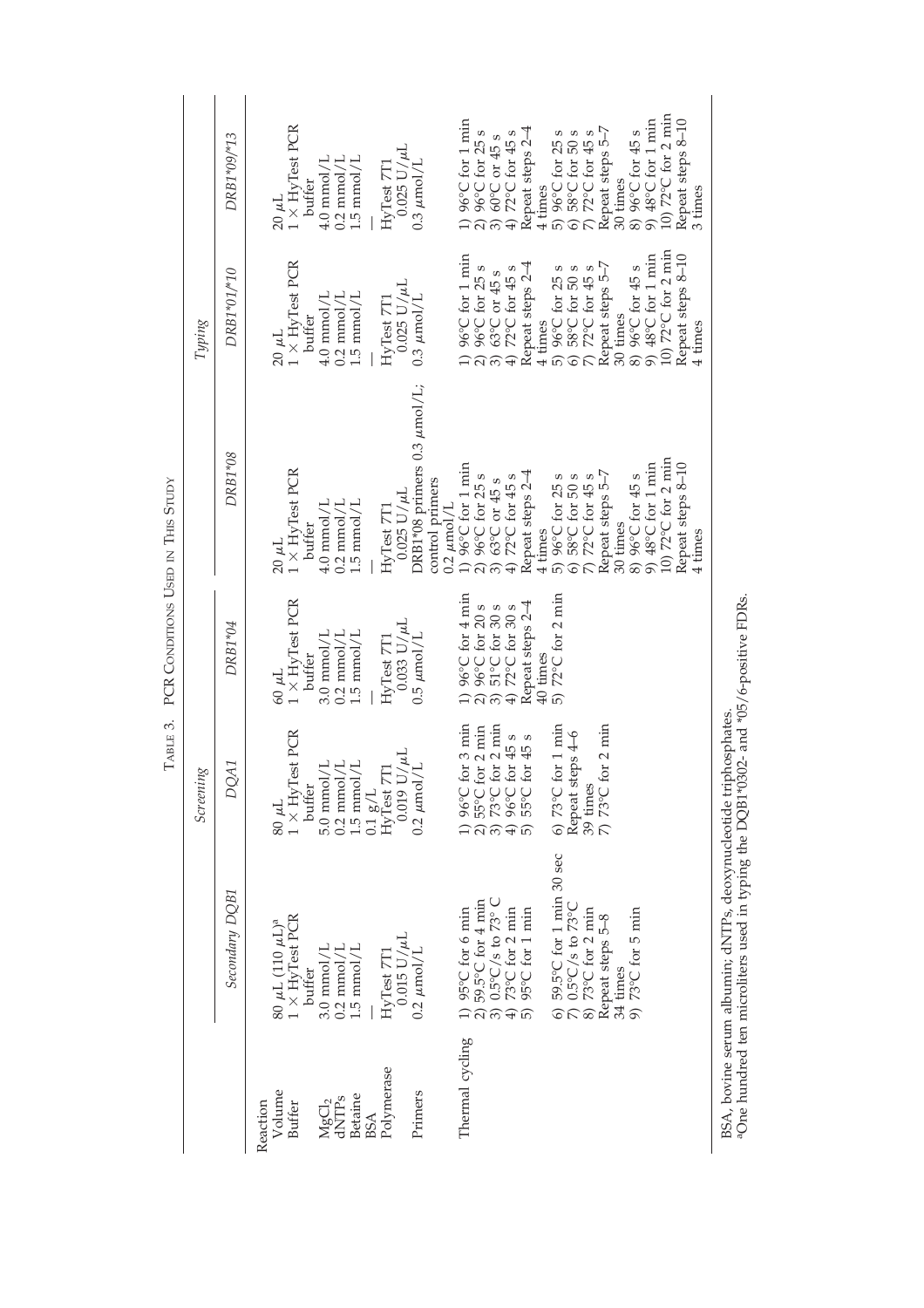croliters of  $H_2O$  was added to each well, sealed with a Microseal 'A' Sealing film, and incubated at 100°C for 10 min. One-microliter samples were used as templates in the homogeneous PCR assay as well as in the later PCR steps of the screening program. The thermal cycling program was performed as described previously.10

Alternatively, Whatman ProteinSaver™ 903 cards (Whatman International Ltd.) could be used as sample material. With these sample cards a modification was required to the pretreatment protocol: before boiling in water the discs were first washed with NaOH by adding 50  $\mu$ L of 10 mmol/L NaOH to the discs. The plates were briefly centrifuged, and the liquid was removed. Then 50  $\mu$ L of water was added to each well, and the plate was sealed and incubated at 100°C for 10 min.

The samples that based on the results of the primary screening were classified as  $DQB1*02/x$  ( $x \neq DQB1*05/6$ ),  $DQB1*0302/x$ , or DQB1\*02/DQB1\*0302 were further analyzed with the DELFIA-based assays (Fig. 1). Among the FDR samples also those that gave a positive result with both \*0302 and \*05/6 probes were included in further analyses (Fig. 2).

# *Additional assays for stage 2–3 genetic risk assessment*

Secondary DQB1 typing. A modified DELFIA assay was used to type the samples for the presence of the DQB1 alleles \*0301, \*0303, and \*04. In brief, the sequence of interest was amplified according to the instructions previously described<sup>12</sup> and summarized in Table 3. The hybridization was performed using allelespecific probes for the DQB1\*0301, \*0303, and \*04 alleles and done according to the manufacturer's instructions with minor modifications as indicated in Table 4.

For the extended secondary screening for the DQB1 alleles \*0501, \*0502, \*0503, \*0601, \*0602, \*0603, and \*0604 applied to the FDR samples positive for the \*0302 and \*05/6 probes in the primary screening, only the number of probes in the hybridization was increased; other steps were similar to those described for the screening of DQB1 alleles \*0301, \*0303, and \*04. The additional probes

TABLE 4. SECONDARY DQB1 SCREENING: HYBRIDIZATION FOR THE DQB1 ALLELES \*0301, \*0303, AND \*04

| Step<br>number | Procedure                                                                                                                                                                                                                                                                                 |
|----------------|-------------------------------------------------------------------------------------------------------------------------------------------------------------------------------------------------------------------------------------------------------------------------------------------|
| 1              | Add 8 $\mu$ L of PCR product and 50 $\mu$ L of Assay Buffer per well into<br>a streptavidin-coated 96-well plate                                                                                                                                                                          |
| 2              | Shake slowly for 30 min at room temperature, with the plate<br>covered with sealer                                                                                                                                                                                                        |
| 3              | Wash the plates four times with a room temperature wash solution                                                                                                                                                                                                                          |
| $\overline{4}$ | Add 150 $\mu$ L of 50 mM NaOH per well                                                                                                                                                                                                                                                    |
| 5              | Shake slowly for 5 min at room temperature                                                                                                                                                                                                                                                |
| 6              | Wash the plates four times with a room temperature wash solution                                                                                                                                                                                                                          |
|                | Add the probes in a 100- $\mu$ L volume per well of Assay Buffer<br>containing in final concentrations 1 M NaCl and 0.1% Tween:<br>*0301 probe with samarium label 1.0 ng per well, *0301/3 probe<br>with terbium label 1.5 ng per well, *04 probe with europium<br>label 0.5 ng per well |
| 8              | Incubate at 37°C for 2 h without shaking, with the plate covered<br>with sealer                                                                                                                                                                                                           |
| 9              | Wash six times with washing solution heated to $46^{\circ}$ C                                                                                                                                                                                                                             |
| 10             | Add 100 $\mu$ L of DELFIA Enhancement Solution per well                                                                                                                                                                                                                                   |
| 11             | Shake slowly for 25 min at room temperature                                                                                                                                                                                                                                               |
| 12             | Measure the europium and samarium fluorescence                                                                                                                                                                                                                                            |
| 13             | Add 25 $\mu$ L of DELFIA Enhancer per well                                                                                                                                                                                                                                                |
| 14             | Shake slowly for 5 min at room temperature                                                                                                                                                                                                                                                |
| 15             | Measure the terbium fluorescence                                                                                                                                                                                                                                                          |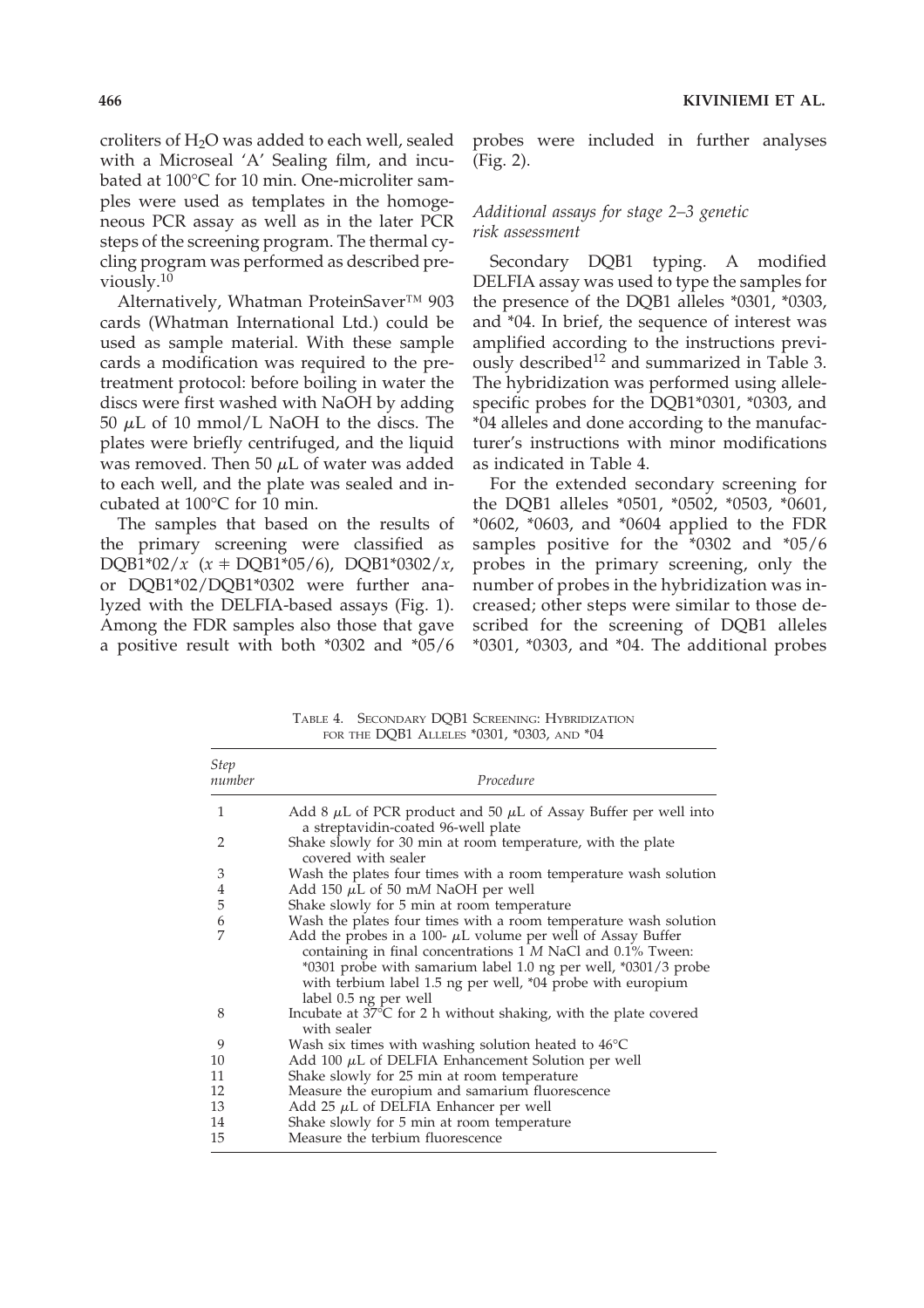TABLE 5. SECONDARY DQB1 SCREENING FOR FDRS: ADDITIONAL HYBRIDIZATION PROBES FOR DQB1 ALLELES \*04/5, \*0501, \*0502, \*0601, \*0602/3, AND \*0603/4

| Probe               | Concentration (ng/well) | Alleles recognized by the probe |
|---------------------|-------------------------|---------------------------------|
| $*04/05$ -samarium  | 2.0                     | $*04, *05$                      |
| *0501-samarium      | 8.2                     | $*0501$                         |
| *0502-terbium       | 2.0                     | $*0502, *0504$                  |
| *0601-europium      | 1.0                     | $*0601$                         |
| *0602/3-europium    | 1.0                     | $*0602, *0603$                  |
| $*0603/4$ -samarium | 2.0                     | $*0603, *0604$                  |

and their concentrations in the hybridization are described in Table 5.

*DQA1 screening and DRB1\*04 subtyping.* DQA1 screening<sup>13</sup> for the DQA1 alleles \*0201, \*03, and \*05 is in principle done as for the secondary DQB1 screening. The conditions for the amplification of the area of interest are described in Table 3, and the hybridization protocol is summarized in Table 6. The conditions for the PCR for DRB1\*04 subtyping are described in Table 3, and the hybridization was done as described earlier by Nejentsev et al.<sup>11</sup>

*DRB1 assays based on allele-specific amplification.* The DRB1\*08, DRB1\*01/10, and DRB1 \*09/13 assays were based on allele-specific PCR,<sup>14</sup> and the PCR conditions are summarized in Table 3. In these assays the PCR products were analyzed by agarose gel electrophoresis, and the interpretation of the results was based on the different sizes of the products originating from different DRB1 alleles in the DRB1\*01/10 and DRB1\*09/13 assays

and on the presence or lack of a PCR product in the DRB1\*08 subtyping.

# **RESULTS**

*Homogeneous screening system for stage 1 genetic risk assessment*

Figure 3 shows the results of 114 samples in the primary homogeneous DQB1 screening assay. The signal-to-background ratios are calculated for each probe, and the cutoff values for all probes were set as shown in Figure 3 at 1.50 for the DQB1\*02 and control probes (Fig. 3A and D) and at 1.30 for the DQB1\*0302 and DQB1\*05/6 probes (Fig. 3B and C). Samples that gave signalto-background ratios higher than the cutoff were considered positive for the allele tested. As shown by the control probe all samples were amplified successfully. A sample showing an elevated signal-to-background ratio with the DQB1\*05/6 probe, marked with an arrow in Figure  $3C$ , but remaining under the cutoff value was reanalyzed and shown to be negative.

TABLE 6. HYBRIDIZATION STEPS IN THE DQA1 SCREENING

| <b>Step</b><br>number | Procedure                                                                                                                                                                                                                                                                            |
|-----------------------|--------------------------------------------------------------------------------------------------------------------------------------------------------------------------------------------------------------------------------------------------------------------------------------|
|                       | Add 10 $\mu$ L of PCR product and 50 $\mu$ L of Assay Buffer per well<br>into a streptavidin-coated 96-well plate                                                                                                                                                                    |
| $2 - 6$               | Same as in secondary DQB1 screening hybridization (see Table 3)                                                                                                                                                                                                                      |
|                       | Add the probes in a 100- $\mu$ L volume per well of Assay Buffer<br>containing in final concentrations 1 M NaCl and 0.1% Tween:<br>*0201 probe with terbium label 1.0 ng per well, *03 probe with<br>europium label 0.5 ng per well, *05 probe with smarium label<br>5.0 ng per well |
| $8 - 15$              | Same as in secondary DQB1 screening hybridization (see Table 3)                                                                                                                                                                                                                      |

Only the deviations from the protocol used for the DQB1 secondary screening assay (Table 3) are shown.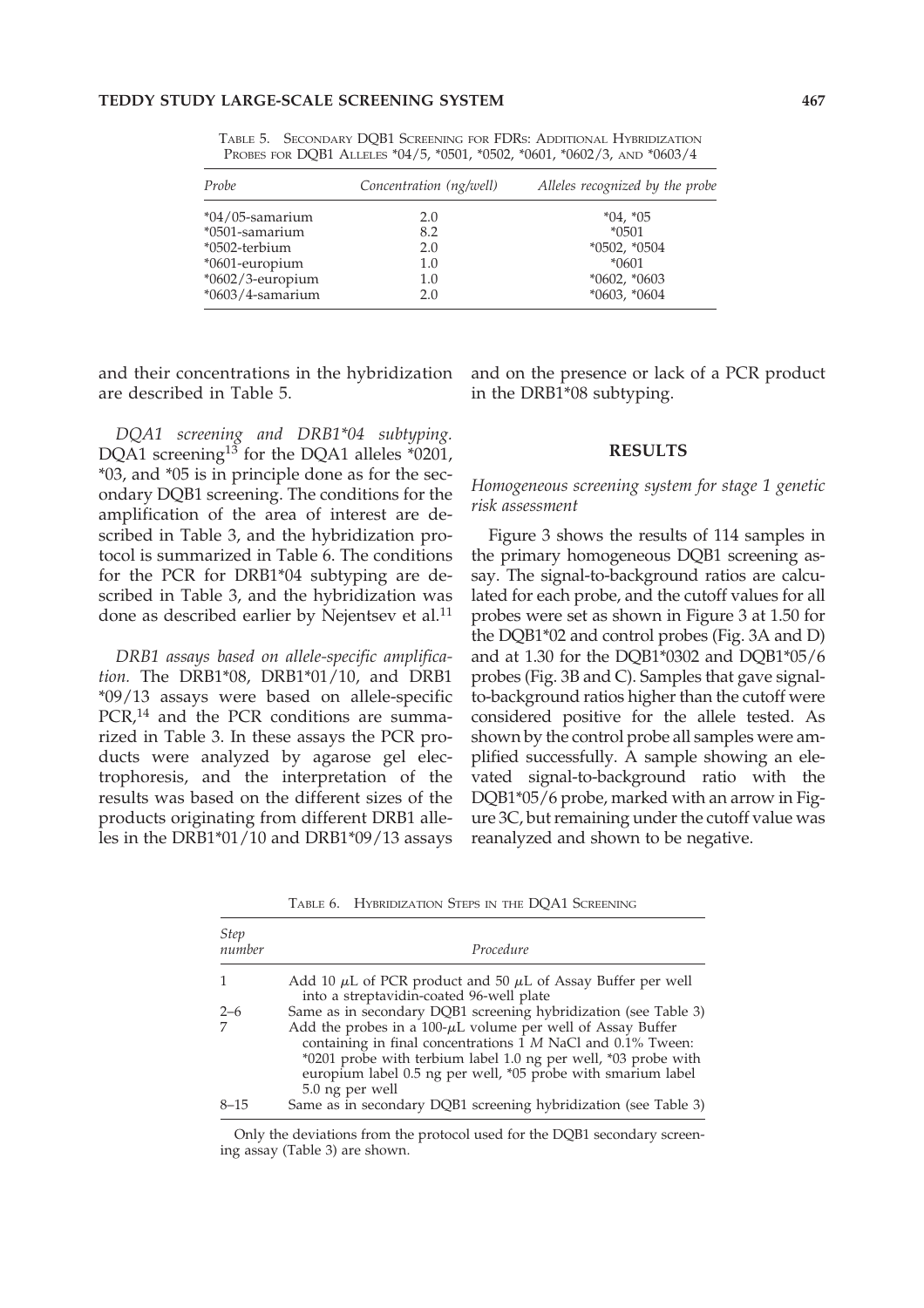



**FIG. 3.** Results of the preliminary homogeneous screening assay for the DQB1 alleles \*02, \*0302, and \*05/6. (**A–D**) The signal-to-background ratios of the \*02 probe, the \*0302 probe, the \*05/6 probe, and the control probe, respectively. The cutoff value for each probe is marked with a black horizontal line. The sample marked with an arrow in (C) was retyped and found to be negative for the DQB1 alleles \*05 and \*06.

# *Flow of the typing procedure*

All samples were first analyzed using the homogeneous typing with three probes specific for HLA-DQB1\*02-, DQB1\*0302-, and DQB1\*05/ 6-positive samples. The samples that were positive for either DQB1\*02 or DQB1\*0302 but did not give a positive result with the DQB1\*05/6 probe in the primary screening were further tested for the presence of DQB1\*0301, DQB1\* 0303, and DQB1\*04 in the secondary DQB1 screening using the DELFIA method. Samples positive for DQB1\*0301 and DQB1\*0303 were excluded, and those with DQB1\*0302/ DQB1\*04 and assumed homozygosity for DQB1\*02 or DQB1\*0302 were further studied.

DQA1 typing was performed for the DQB1\*02/DQB1\*0302 and DQB1\*02 homozygous samples. If the DQB1\*02/0302-positive samples gave a DQA1 genotype of \*03/05, they were further studied for the DRB1\*04 subtype.

The assumed DQB1\*0302 homozygotes and samples with the DQB1\*0302/DQB1\*04 genotype were also typed for the DRB1\*04 subtypes. The DQB1\*0302/DQB1\*04-positive samples were further tested for the presence of DRB1\*08 if the DRB1\*04 subtyping result was neither \*0403 or \*0406. The selection of the individuals

as eligible for the TEDDY study was done as indicated in Figure 1.

More genotypes were eligible for the FDRs, and thus the procedure for their typing was more complicated. In addition to the samples that in homogeneous screening gave a positive signal with the DQB1\*02 probe and/or DQB1\*0302 probe without DQB1\*05/6, also samples positive for both the DQB1\*0302 and DQB1\*05/6 probes were selected for more specific typing (Fig. 2).

After the secondary DQB1 typing also DQB1\*02/DQB1\*0303 heterozygotes were tested for the DQA1 alleles as well as those with DQB1\*0302/DQB1\*0303. DQB1\*02/DQB1\*0303 heterozygotes positive for DQA1\*03 and DQA1\*05 and those with the DQB1\*0302/ DQB1\*0303 genotype with only DQA1\*03 and none of the other tested DQA1 alleles were finally typed for the presence of DRB1\*09 alleles with the DRB1\*09/13 assay.

The DQB1\*0302-positive samples that were also positive for DQB1\*05/6 in the primary DQB1 screening were further tested for the DQB1 alleles \*0501, \*0502, \*0503, \*0601, \*0602, \*0603, and \*0604. Of these the \*0302/DQB1\* 0604-positives were eligible for the study without additional typing. The \*0302/DQB1\*0501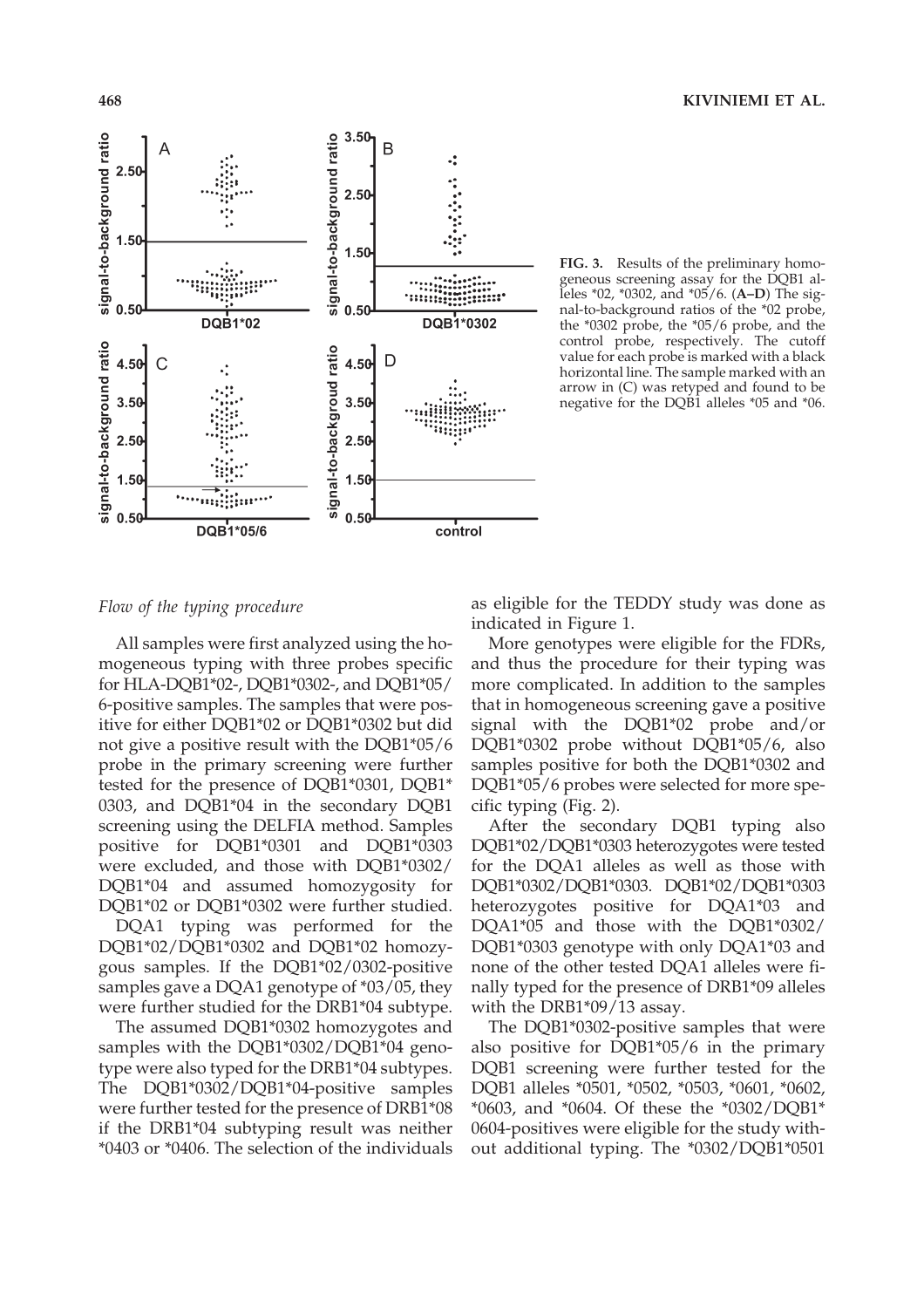samples were screened for the presence of the DRB1\*01 and DRB1\*10 alleles. All FDR samples were classified into noneligible or eligible for the TEDDY study according to the guidelines given in Figure 2.

After all screening steps those samples that were found to be homozygous for either DQB1\*02 or DQB1\*0302 and eligible for the TEDDY study were sequenced for the DQB1 gene to confirm homozygosity and that no rare DQB1 alleles were left undetected.

The numbers of samples typed with each assay in all steps are shown in parentheses in the flowcharts presented in Figure 1 for the general population and in Figure 2 for the FDRs for the Finnish and German populations. The numbers of samples typed in the later stages are markedly smaller than those screened in the primary homogeneous assay for the DQB1 alleles \*02, \*0302, and \*05/6, indicating an efficient selection by this multistage screening strategy. Only 16.5% of the general population samples and 45.8% of the FDR samples are typed in the stage 2 DQB1 step. For the DQA1 screening, DRB1\*04 subtyping, and other DRB1 assays, the percentages for the general population and FDRs were 5.3% and 19.3%, 5.0% and 5.2%, and 1.7% and 15.1%, respectively. For the FDRs the percentages of samples continuing after the primary screening are to some extent higher than with the general population, as can be expected. Also, the numbers of newborn infants with different haplotypes eligible for the TEDDY study identified in the sample cohort are shown in Table 1 for the Finnish and German samples.

# **DISCUSSION**

The HLA class II region acts as an oligogenic superlocus that defines approximately half of the genetic component of T1D. The genetic risk can accordingly be defined to a great extent by HLA typing. The problem inherent to HLA typing is the enormous polymorphism and multiplicity of the loci, and to reduce the costs of genetic risk estimation in HLA-associated diseases one can concentrate on the loci and alleles shown to be positively or negatively associated with the disorder.

Our research group has had a long-term interest in the development of high-throughput assays for screening population cohorts for recruitment of study subjects for natural history and prevention studies in type 1 diabetes. The original assay consisted of typing those DQB1 alleles found increased or decreased among T1D patients, and the procedure has thereafter been complemented by additional typing for relevant DQA1 and DRB1 alleles, which has increased its sensitivity and specificity and made it more applicable in various populations.<sup>6</sup>

It should be noted that it is possible to reduce substantially the number of necessary typings at some secondary loci because of the known strong linkage disequilibriums between alleles at different loci. Thus the DQB1\*0302 allele is always associated with DQA1\*03 and DRB1\*04. Typing for various DRB1\*04 alleles is, however, important because the risk of the haplotype is dependent of the exact DRB1\*04 allele. DRB1\*0403 and DRB1\*0406 in the haplotype are strongly protective, while the other \*04 alleles are associated with variable degree of risk. A contrasting scenario is present for DQB1\*02, which is coding for a risk conferring molecule when combined with DQA1\*05, whereas the other common haplotype combination, DQB1\*02 with DQA1\*0201, is coding for a neutral or protective molecule. Typing can thus be arranged in a stepwise manner where the result of one stage defines further typing. The current model addresses genetic risk assessment in a very robust and cost-efficient way.

The first step in the screening program for the TEDDY study includes a vast number of samples.<sup>1</sup> A simple, inexpensive, and rapid screening method is an absolute requirement for large-scale projects to be performed within a practical time frame and with reasonable costs. Here we present a screening system utilizing a homogeneous approach in the primary screening step including thousands of samples.

The specificity of the introduced homogeneous assay and specifically of the previously unpublished DQB1\*05/6 probe was certified by typing a set of previously analyzed samples, and the results were completely concordant (data not shown). With the inclusion of the DQB1\*05/6 probe into the primary homoge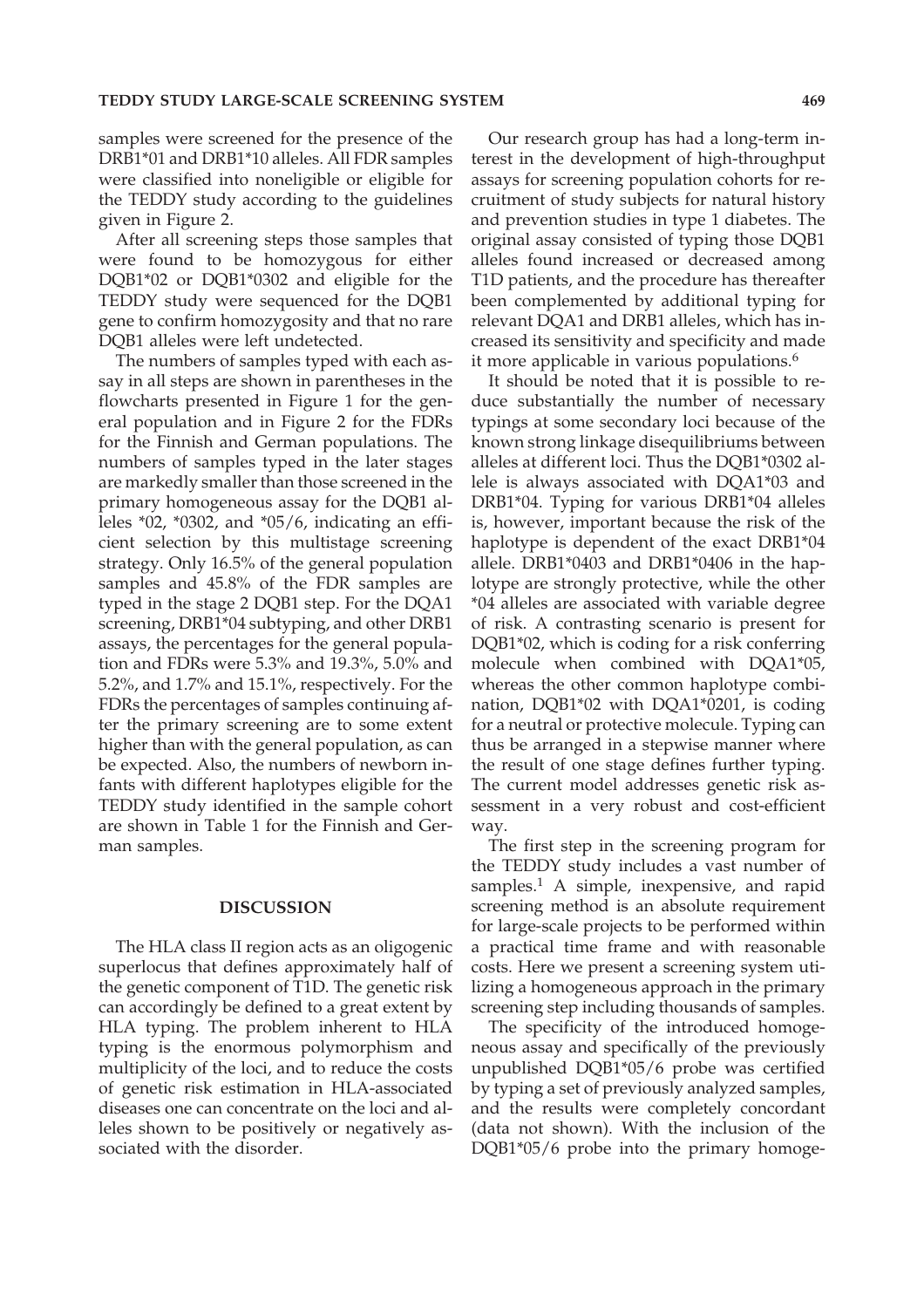neous screening step the percentages of samples excluded from the study in the primary step are for the general population approximately 83.5% and for the FDRs 54.2%. With this selection of analytes in the primary screening step the numbers of samples requiring further genotyping were considerably reduced.

The homogeneous assay requires only a little hands-on time, and a single assay can be performed in only 4 h. The stability of the system allows the measurement of the signals to be performed either right after the thermal cycling or even 2 days after the cycling step, giving even more flexibility to the user. The reduction in the required hands-on time compared to the DELFIA-based assays consisting of separate steps for PCR and hybridization also translates into significant savings in the assay costs. Also, the reductions in the materials required for the assay contribute to the markedly lower costs of the homogeneous assay format when compared to DELFIA-based assays.12,13,15 The simplicity of the assay is further increased by the use of blood dried on sample collection cards; no complicated DNA extraction steps are necessary. The pretreatment protocol of the samples enables a multitude of assays from a single sample even when the original sample material is scarce. A single blood spot 3 mm in diameter can be used for as many as 90 different assays if a  $100-\mu L$  volume of  $H_2O$  is used in the final step of the pretreatment protocol and  $1 \mu L$  of this used as a sample in the PCR.

After the primary DQB1 screening the DELFIA hybridization assay concept was used for additional typing except for the few DR assays where the presence of DR1, DR8, and DR9 was ensured in DQB1\*0501, DQB1\*04, and DQA1\*03-DQB1\*0303 haplotypes. These haplotypes were parts of a few eligible genotypes in family members only, and the conventional gel detection was used as it was not reasonable to establish a high-throughput method for such a small number of samples.

In summary, the presented risk assessment strategy employing a multistage screening procedure allows a high-resolution risk estimation that is critical when classifying subjects according to HLA-conferred susceptibility to T1D. In contrast to screening systems focusing

only on DQB1 that give limited information,<sup>15</sup> our method defines genetic risk according to the best knowledge defined by previous population studies.5,6,16 The designed system allows considerable flexibility in the sizes of sample collections under investigation; the system is as suitable for small collections with only a few samples to be genotyped as well as for large studies with thousands of samples.

Screening has here been performed in two European populations, but HLA associations between even remote populations are mainly consistent although disease-associated haplotypes are different, e.g., between the Orientaland European-derived populations, because of the difference in haplotypes present in general populations.17 The screening strategy can easily be altered to suit the risk haplotypes of other populations by changing the probes in the different stages of the screening. Importantly, modern technology enables reduction in assay time and costs, which is critical in highthroughput population screening studies. $10,18$ 

#### **APPENDIX: THE TEDDY STUDY GROUP**

## *Committees*

<sup>1</sup>Ancillary Studies, <sup>2</sup>Diet, <sup>3</sup>Genetics, <sup>4</sup>Human Subjects/Publicity/Publications, <sup>5</sup>Immune Markers, <sup>6</sup>Infectious Agents, <sup>7</sup>Laboratory Implementation, 8Maternal Studies,  $^{9}$ Psychosocial,  $^{10}$ Quality Assurance,  $^{11}$ Steering, and 12Study Coordinators.

#### *Colorado Clinical Center*

Marian Rewers, M.D., Ph.D., Principal Investigator,  $1,4,6,10,11$  Katherine Barriga,  $12$  Judith Baxter,9,12 Ann Deas, George Eisenbarth, M.D., Ph.D., Lisa Emery, Patricia Gesualdo,<sup>2,12</sup> Michelle Hoffman,<sup>12</sup> Jill Norris, Ph.D.,<sup>2,12</sup> Kathleen Waugh,<sup>7,12</sup> and Stacey Weber, Barbara Davis Center for Childhood Diabetes, University of Colorado at Denver and Health Sciences Center.

#### *Georgia/Florida Clinical Center*

Jin-Xiong She, Ph.D., Principal Investigator,<sup>1,3,4,11,\*</sup> Andy Muir, M.D.,<sup>7,\*</sup> Desmond Schatz,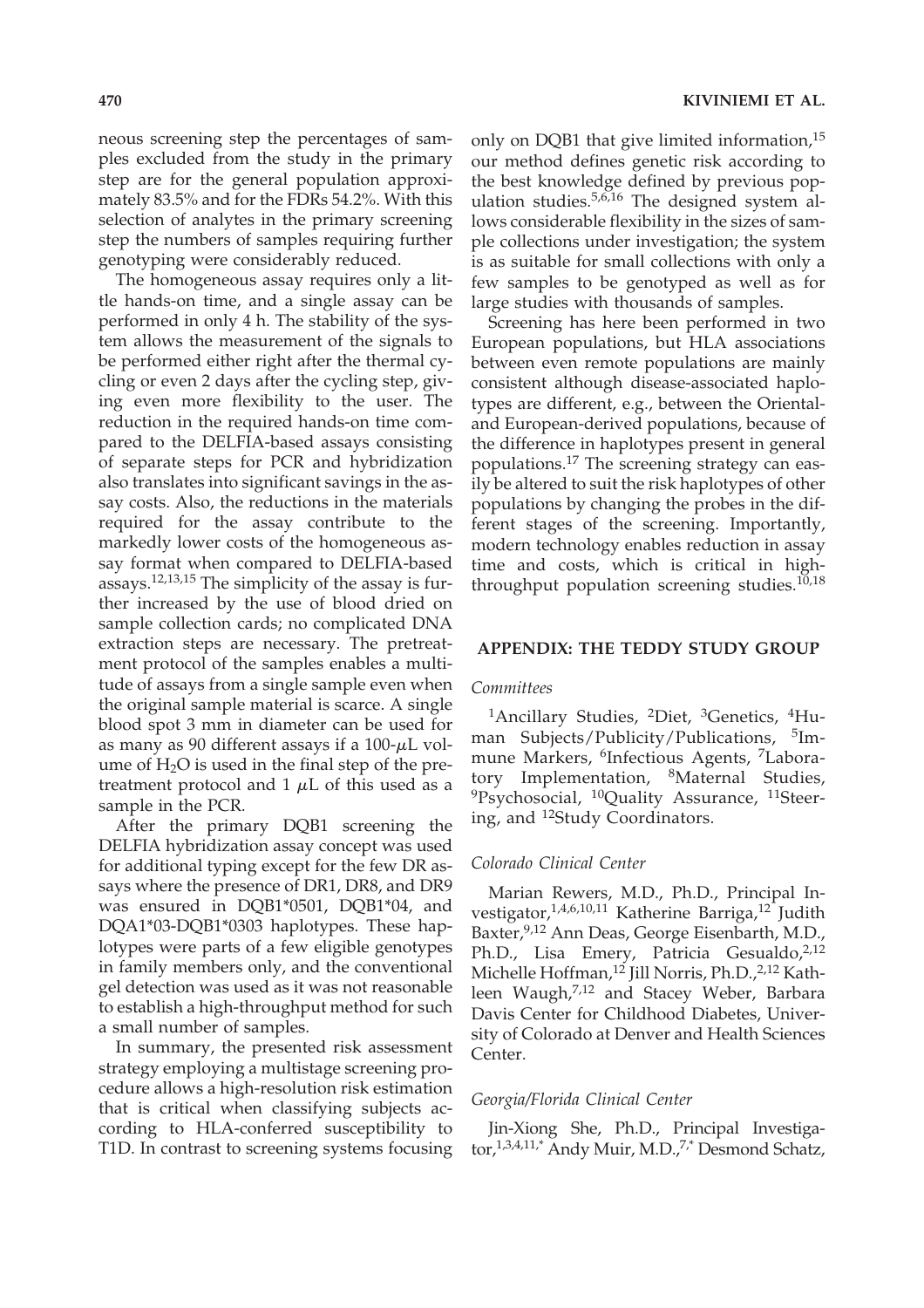# **TEDDY STUDY LARGE-SCALE SCREENING SYSTEM 471**

M.D.,<sup>4,5,7,8,†</sup> Diane Hopkins,<sup>12,\*</sup> Leigh Steed,<sup>12,\*</sup> Angela Choate,<sup>12,†</sup> Katherine Silvis,<sup>2,\*</sup> Meena Shankar, 2,† Yi-Hua Huang, Ph.D.,\* Ping Yang,\* Wei-Peng Zheng,\* Hong-Jie Wang,\* Kim English,\* and Richard McIndoe, Ph.D.,\* \*Medical College of Georgia and †University of Florida.

# *Germany Clinical Center*

Anette G. Ziegler, M.D., Principal Investigator,  $^{1,3,4,11,*}$  Ezio Bonifacio, Ph.D.,  $^{5,+}$  Andrea Baumgarten, $12^*$  Sandra Hummel, Ph.D., $2^*$ Mathilde Kersting,<sup>2,\*</sup> Stephanie Koenig,<sup>2,\*</sup> Annette Knopff,<sup>7,\*</sup> Angelika Locher,<sup>12,\*</sup> Roswith Roth, Ph.D.,<sup>9,\*</sup> Stefanie Schoen,<sup>2,\*</sup> Petra Schwaiger,<sup>7,\*</sup> Wolfgang Sichert-Hellert, Ph.D.,<sup>2,\*</sup> Christiane Winkler, $2,12,4$ <sup>\*</sup> and Diana Zimmermann, Ph.D.,<sup>7,12,\*</sup> \*Diabetes Research Institute and †San Raffaele Institute.

# *Finland Clinical Center*

Olli G. Simell, M.D., Ph.D., Principal Investigator,1,4,11,\*,† Kirsti Nanto-Salonen, M.D., Ph.D.,<sup>12,\*,†</sup> Jorma Ilonen, M.D., Ph.D.,<sup>3,\*</sup> Mikael Knip, M.D., Ph.D.,‡,§ Riitta Veijola, M.D., Ph.D., <sup>||,#</sup> Tuula Simell, Ph.D., <sup>9,12,\*,+</sup> Ulla Uusitalo, Ph.D.,<sup>2,¶</sup> Heikki Hyöty, M.D., Ph.D.,<sup>6,‡,§</sup> Suvi M. Virtanen, M.D., Ph.D.,2,‡,¶ Carina Kronberg-Kippilä,2,¶ Maija Torma,\*,† Eeva Ruohonen,\*,† Minna Romo,\*,† Elina Mantymaki,\*,† Tiina Niininen, $\frac{1}{5}$  Mia Nyblom, $\frac{1}{5}$  and Aino Stenius, <sup>||,#</sup> \*University of Turku, †Turku University Hospital, ‡University of Tampere, <sup>§</sup>Tampere University Hospital, <sup>||</sup>University of Oulu, #Oulu University Hospital, and ¶National Public Health Institute, Finland.

### *Sweden Clinical Center*

Åke Lernmark, Ph.D., Principal Investigator,1,3,4,5,8,10,11 Peter Almgren, Carin Andrén-Aronsson,2 Eva Andersson, Sylvia Bianconi-Svensson,2 Ulla-Marie Carlsson, Corrado Cilio, M.D., Ph.D., Joanna Gerardsson, Barbro Gustavsson, Anna Hansson,<sup>2</sup> Gertie Hansson,<sup>12</sup> Ida Hansson, Sten Ivarsson, M.D., Ph.D., 6,7 Helena Larsson, M.D., Elli Karlsson, Anastasia Katsarou, M.D., Barbro Lernmark, Ph.D.,<sup>9,12</sup> Thea Massadakis, Anita Nilsson, Monica Sedig Järvirova, Birgitta Sjöberg, Anne Wallin, and Åsa Wimar, Lund University.

#### *Washington Clinical Center*

William A. Hagopian, M.D., Ph.D., Principal Investigator,  $^{1,3,4,7,11}$  Michael Brantley,  $^{7,12}$  Claire Cowen, Peng Hui, M.D., Ph.D., Kristen M. Hay,2 Melissa Jackson, Viktoria Stepikova, Jennifer Ugale,2,12 Pacific Northwest Research Institute.

# *Data Coordinating Center*

Jeffrey P. Krischer, Ph.D., Principal Investigator,<sup>1,4,5,10,11</sup> Carole Bray,<sup>12</sup> David Cuthbertson, Veena Gowda, Kimberly Hunt,<sup>12</sup> Shu Liu, Jamie Malloy, Cristina McCarthy,<sup>12</sup> Wendy McLeod,<sup>2,9</sup> Susan Moyers, Ph.D.,<sup>2,10</sup> Lavanya Nallamshetty, and Susan Smith,12 University of South Florida.

### *Project officer*

Beena Akolkar, Ph.D.,<sup>1,3,4,5,7,10,11</sup> National Institutes of Diabetes and Digestive and Kidney Diseases.

#### *Other contributors*

Thomas Briese,<sup>6</sup> Columbia University; Henry Erlich,<sup>3</sup> Children's Hospital Oakland Research Institute; Suzanne Bennett Johnson,<sup>9,12</sup> Florida State University; and Steve Oberste,<sup>6</sup> Centers for Disease Control and Prevention.

# **ACKNOWLEDGMENTS**

The TEDDY study is funded by the National Institute of Diabetes and Digestive and Kidney Diseases, National Institute of Allergy and Infectious Diseases, National Institute of Child Health and Human Development, National Institute of Environmental Health Sciences, Juvenile Diabetes Research Foundation, and Centers for Disease Control and Prevention.

## **REFERENCES**

1. Hagopian WA, Lernmark A, Rewers MJ, Simell OG, She JX, Ziegler AG, Krischer JP, Akolkar B: TEDDY— The Environmental Determinants of Diabetes in the Young: an observational clinical trial. Ann N Y Acad Sci 2006;1079:320–326.